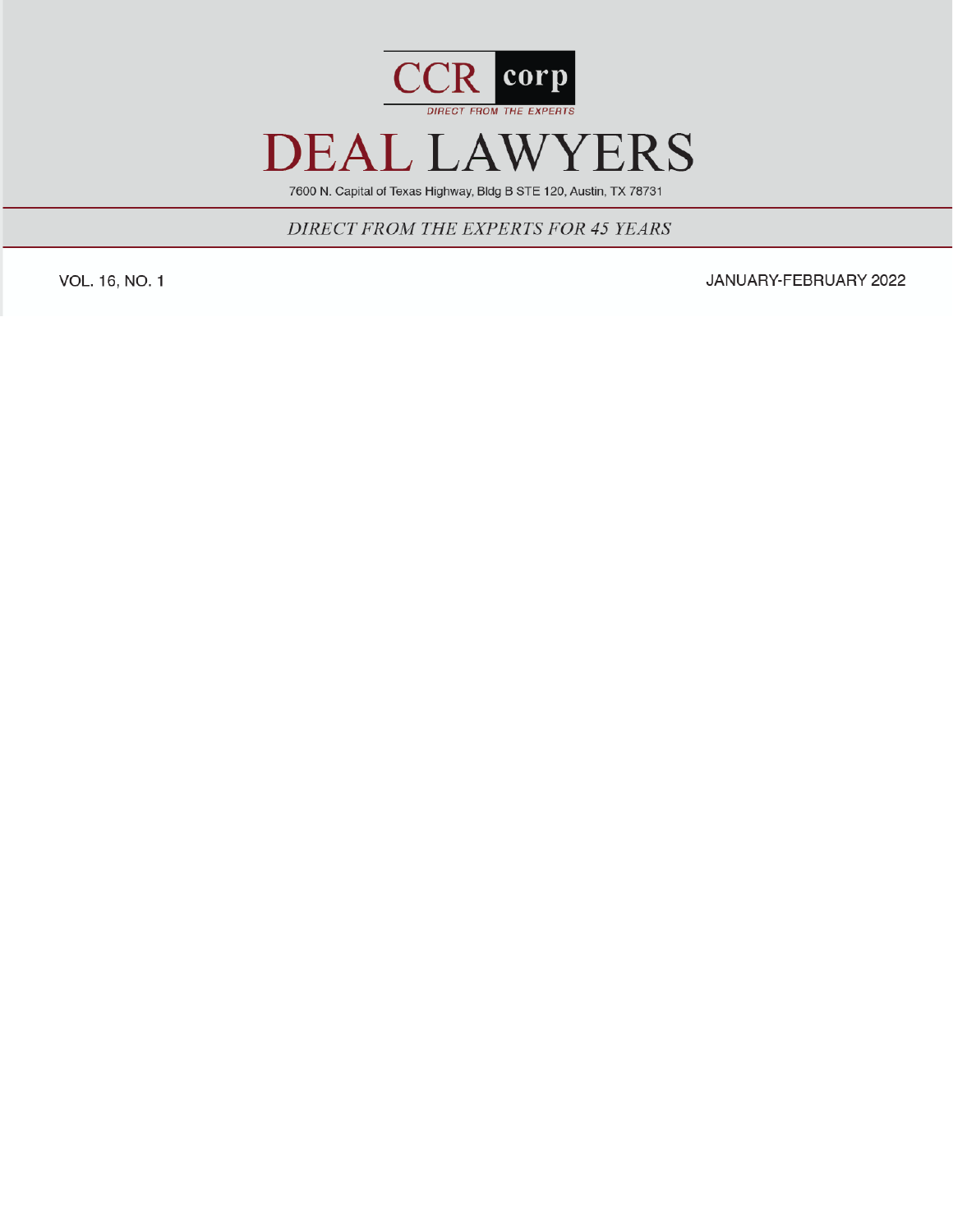# **Purchase Price Adjustments in Technology Deals**

#### **By Clare Lewis, Thomas Zahn and Aaron Jaroff, Partners of McGuireWoods LLP**

Buyers, sellers, their counsel and other advisers sometimes give short shrift to post-closing adjustment provisions in M&A deals. However, it is important to make sure that language and calculation methods are clear and do not invite opportunistic behavior after the closing. Getting these matters right requires a team effort and careful attention to detail by all participants.

This article focuses on purchase price adjustments for buyers and sellers in technology deals but is broadly applicable to most other industries, as well. Read on for a discussion of purchase price true-ups, including the basis of adjustments, mechanics involved in calculating the adjustment, what each party's motivations are and how to manage risk.

#### **What is the Purpose of Post-Closing Adjustments?**

Assets and liabilities of companies fluctuate as a result of business operations between the time the parties sign a letter of intent (and agree on a purchase price) and the closing of the transaction. As a result, most buyers negotiate a post-closing true-up.

The most common true-up is the difference between the company's estimated net working capital (NWC) at closing, compared to a target NWC amount expected at closing and determined in advance by the parties, and then a post-closing true-up based on the difference between the NWC estimate and the actual NWC at closing. Parties may forgo a two-part adjustment in favor of one adjustment either at closing or post-closing, but this may introduce more risk for buyers.

For a one-part adjustment at closing (often for items that can be determined with accuracy at closing), instead of a post-closing adjustment, the buyer typically negotiates an indemnification right to bring a claim for liabilities arising from those items after the closing if those liabilities are not accounted for in the closing adjustment.

In technology deals, purchase price adjustments can commonly be based on income, expense or a net tangible asset (NTA) true-up (seen in software deals). The primary purpose of the adjustment is to protect the buyer from any decrease in value between the time a purchase price for the target business is agreed upon and the closing.

As an alternative, many European M&A transactions use a "locked box" method where the parties agree to a fixed purchase price with no adjustments. The buyer is required to do more extensive upfront diligence and negotiate more strict representations and warranties. This method provides certainty that the purchase price will not be eroded post-closing and avoids postclosing disputes. However, a buyer's additional diligence is expensive and its increased reliance on representations and warranties is unpalatable for many American buyers.

As mentioned, it is customary to require the seller to calculate an estimated adjustment immediately prior to closing and true-up at closing against a target. The closing payment is calculated from a comparison of the estimate versus the final numbers. Typically, the buyer prepares a calculation of the post-closing adjustment and delivers it to the seller within a specified time after closing.

After the buyer delivers its calculation (typically around 90 days), the seller and its accountants have a specified time period to review the buyer's calculation, request and review records and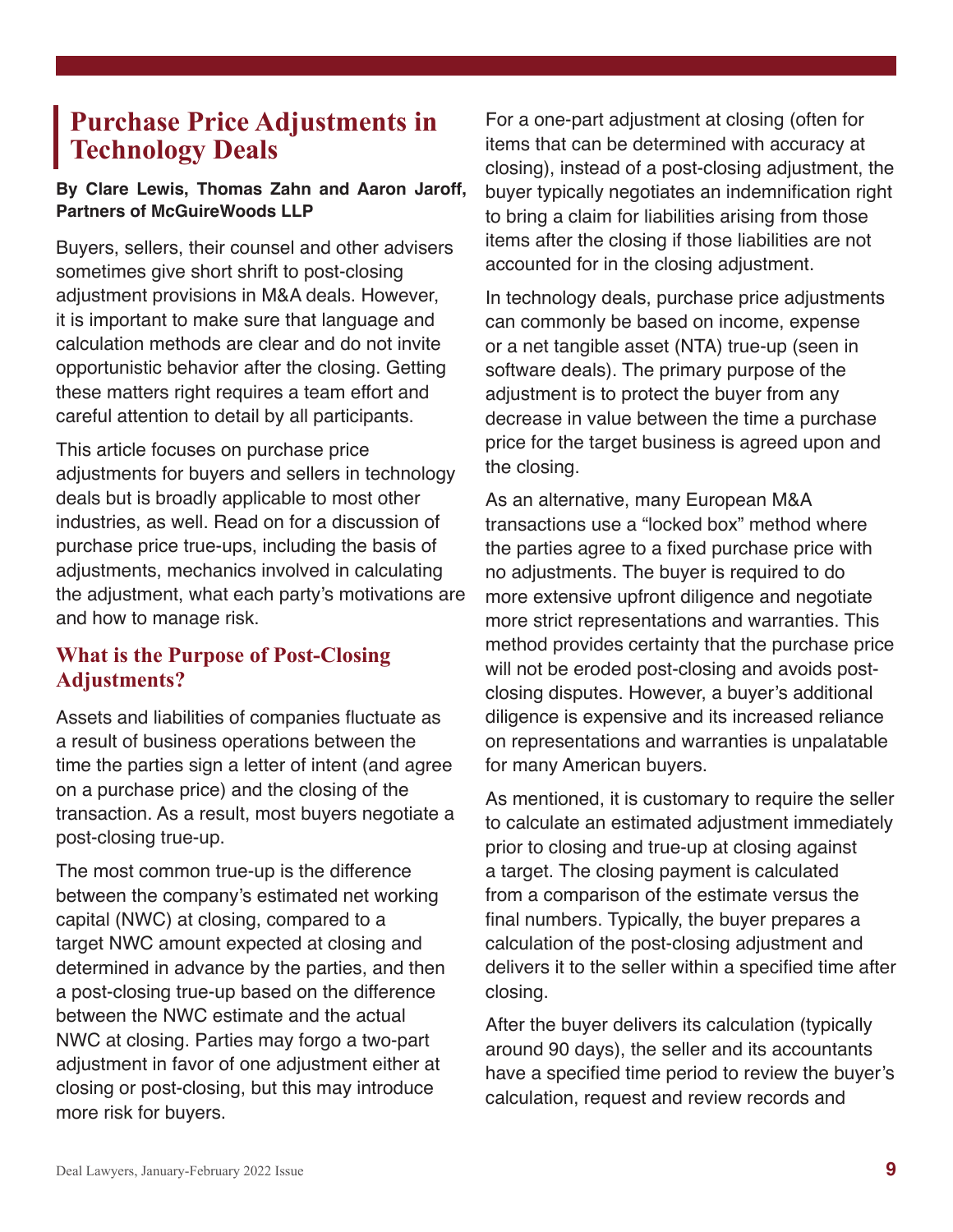make written objections to the buyer's calculation (typically around 30 days). Sellers generally try to push out the time period to respond to these requirement deadlines in the purchase agreement.

Particularly, a technology company seller will want to ensure enough time for its team, including attorneys and accountants, to respond in a timely manner. If the seller does not send written objection by the due date, the buyer's calculation is final. However, if the seller objects, then the parties try to negotiate and resolve the seller's objections. If the parties are in deadlock, they pre-agree to appoint a mutually agreed-upon public accounting firm.

In a working capital purchase price adjustment, the buyer tries to ensure it gets a minimum level of operating capital to avoid having to put cash into the company to fund post-closing working capital needs. The adjustment also mitigates the risk of a seller manipulating working capital by accelerating account receivables collection, delaying accounts payables or otherwise increasing value to the seller pre-closing.

From the seller's perspective, it typically benefits from abnormally positive NWC fluctuations, instead of giving the buyer a windfall from excess working capital. In most U.S. M&A deals, the business is operated for the seller's economic benefit and risk until the closing, so caveat emptor.

## **How Do I Successfully Negotiate Post-Closing Provisions?**

Buyers and sellers have to set the right target. This is often a "normal" level of NTA or NWC, but this can be a challenging and subjective determination. The buyer might start with average monthly NTA or NWC for the past 12 months or some other relevant period. However, particularly during the age of COVID-19, this

might not present an accurate picture of current NTA or working capital needs for the company's normal operations. In addition to unusual events, there may be seasonal fluctuations or recent growth requiring higher levels of working capital. Good accountants and financial advisers are indispensable in making the case regarding the target level of NTA or NWC.

The parties also need to define the items included and excluded in the adjustment, along with the accounting policies and procedures applied in calculations. Drafting errors can lead to expensive post-closing disputes and material losses. Lawyers should collaborate with management, accountants and financial advisers to prevent any manipulation or dispute of these items post-closing.

Many parties include language that items shall be "determined in accordance with GAAP" (generally accepted accounting principles), but this can introduce ambiguity as GAAP often allows a range of accounting policies. Seller will negotiate that the adjustment items are calculated consistent with the seller's past accounting practices for those items.

The seller will want a consistent comparison of closing NTA or NWC to avoid the buyer gaming the adjustment by changing the accounting principles. Similarly, buyers should also strive to be aware of how the seller applies the relevant accounting policies and procedures to its financial statements so they can be applied consistently in any post-closing adjustment. Buyer may want to attach a sample NTA or NWC calculation to the purchase agreement to minimize disputes.

The seller will also want to foreclose any opportunities for the buyer to "double dip" which would occur if the buyer claims the same items both in the post-closing adjustment and under the indemnity provisions of the agreement.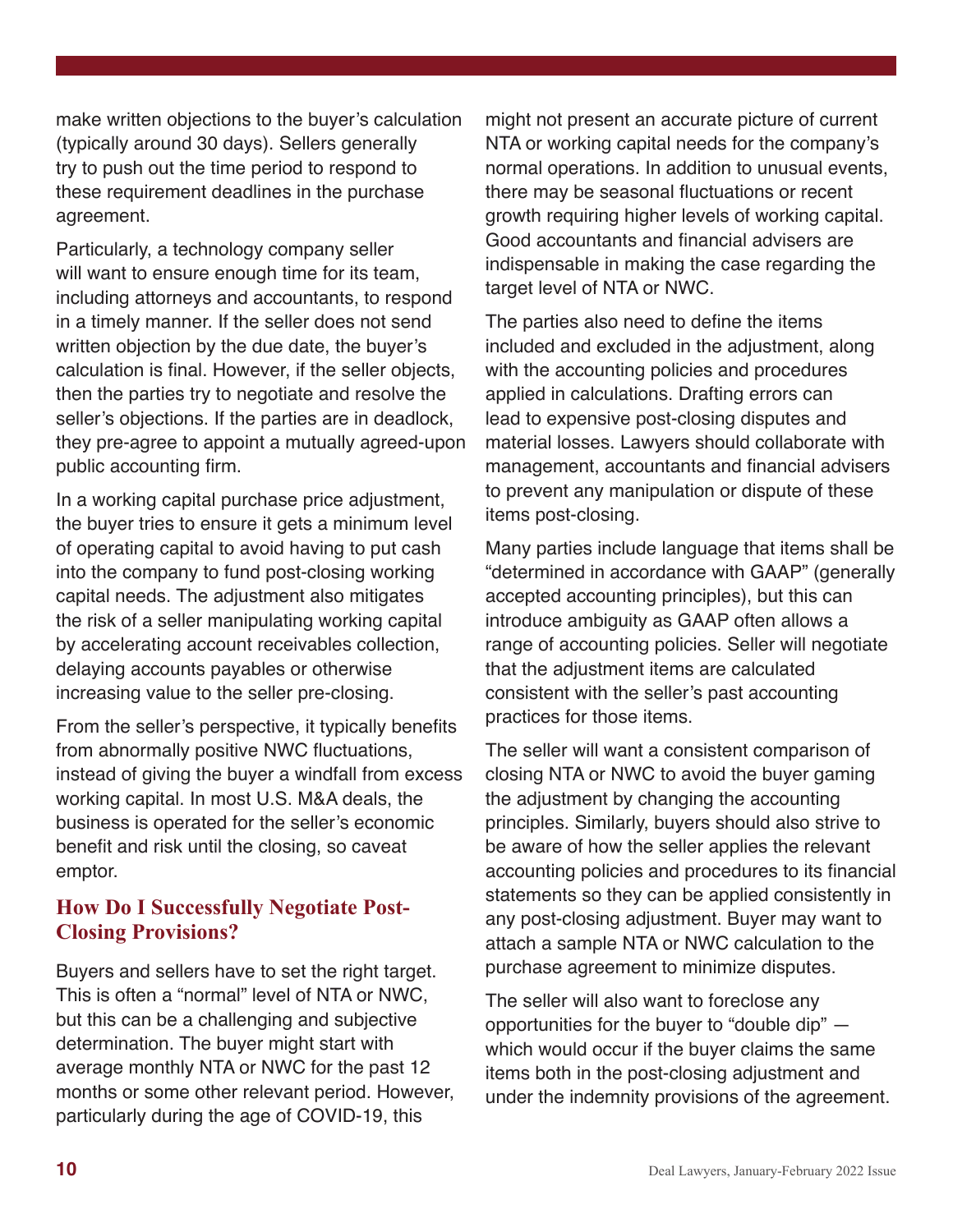The seller should ensure that no items have been double-counted in the initial purchase price adjustments for indebtedness and the initial NTA or NWC true-up at closing.

Purchase price adjustments are usually unlimited, such that they can be adjusted both upward and downward and dollar-for-dollar. Depending on the relative bargaining position of the parties, they may instead place certain limits on the amount of the purchase price adjustment.

First, the parties may implement a de minimis threshold to avoid having the seller feel "nickel and dimed." Second, the parties may elect to cap their exposure to an adjustment by establishing a "ceiling" (a "cap") or a "floor." The ceiling represents an upper limit to any adjustment amount the buyer will be obligated to pay the seller. The floor represents a limitation on the amount a seller would give back to the buyer. The use of both a ceiling and a floor is commonly referred to as a "collar."

It's very important the parties understand what limitations apply to different types of post-closing claims, as parties may get vastly different economic results if a claim is brought under the purchase price adjustment provisions compared to a claim brought under the indemnification provisions.

## **Five Key Points for Risk Management and Dispute Resolution**

Disagreements over the accounting principles used in preparing the financial statements are the most common type of post-closing dispute. There may be differences in each party's understanding of the accounting principles used in preparing the target's financial statements. Accounting principles may not be properly defined in the purchase agreement, or perhaps different accounting principles or different applications of

GAAP are used for calculating the target amount and the actual closing amount.

- 1. Work Closely With Advisors During Negotiations. The parties should work closely with their counsel, management, accountants and investment bankers to draft and negotiate (including by conducting relevant diligence into the calculation of the seller's financial statements) the purchase price adjustment provision and its related defined terms, paying particular attention to items that may be manipulated or disputed.
- 2. Pay Attention to Contractual Dispute **Period Timelines.** Be vigilant about notice and objection requirements and the timeline negotiated in the purchase agreement and escrow agreement, if applicable. The easiest and cleanest way for a buyer to foreclose any dispute with its final calculations is for the seller to sit on its rights and not respond in a timely manner during the dispute windows.

When negotiating the purchase agreement, be mindful of the dispute period timeline and push out any response windows to a reasonable time frame that works for the seller parties. Be wary of any foot faults in the purchase price adjustment procedure, both in the negotiation stage and on the back end, if a dispute arises.

3. Ensure Accountant-Arbiter is Conflict **Free & Agreement Provides for Clear Fee** Allocation. If a dispute can't be worked out between the parties and an arbitrating accounting firm is engaged, the parties should make sure there are no conflicts of interest and include a clear mechanism for allocating the designated firm's fees.